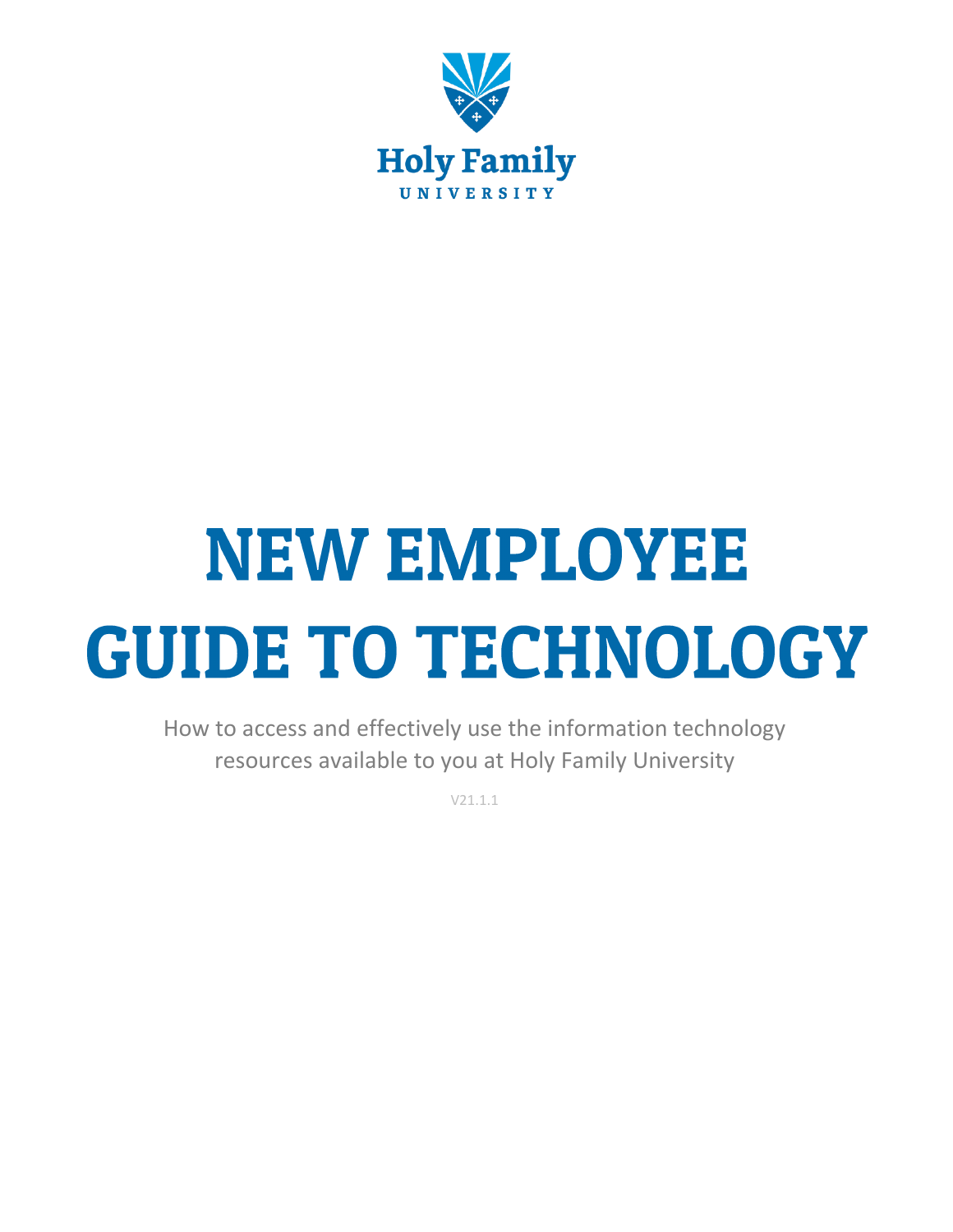# Table of Contents

| G Suite. |  |
|----------|--|
|          |  |
|          |  |
|          |  |
|          |  |
|          |  |
|          |  |
|          |  |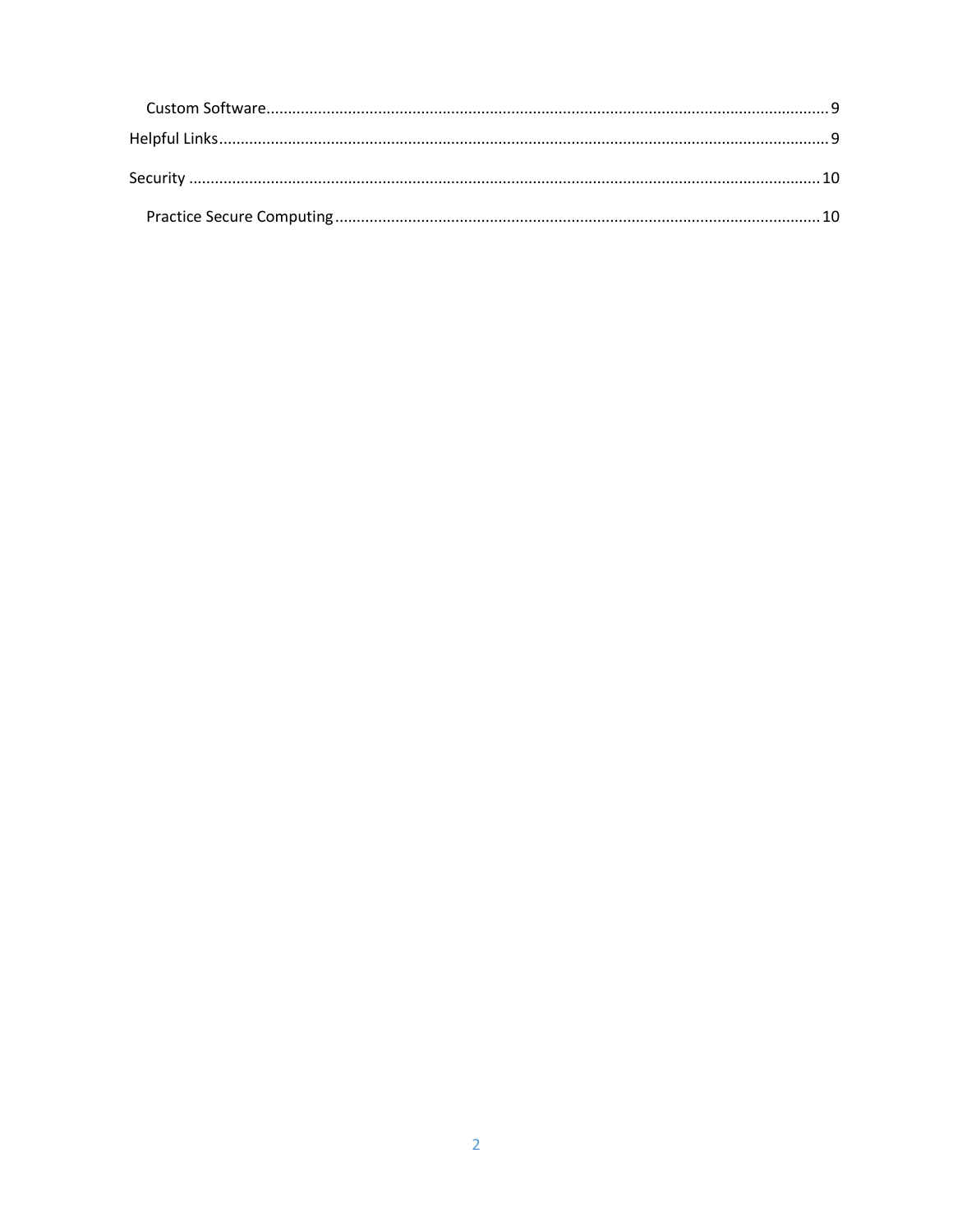## <span id="page-3-0"></span>**Technical Support**

## <span id="page-3-1"></span>The IT Help Desk

The IT Help Desk is the first point of contact for all requests and problems relating to technology services provided at Holy Family University. The Help Desk provides support to students, faculty, and staff on a variety of technology-related topics including, but not limited to:

- Password issues
- Wi-Fi access problems
- ID cards & ID Card replacement
- Software application support
- AV requests for events (must be made one week prior to event date)

To speak with a member of the IT Help Desk call 267-341-3402 (or dial 3402 from on-campus phones). You can also submit a request through [Help Desk's online system.](https://holyfamilyuniversity.sdpondemand.manageengine.com/home) A technician will respond to you within one business day. For in-person help on the Philadelphia campus, visit the IT Help Desk Office in the following locations:

Holy Family Hall - Room 25 (Basement) Monday-Friday 7:00am - 4:00pm

Education & Technology Center - Room 105 Monday-Thursday 2:00pm - 8:00p Friday 1:00pm - 4:00pm

NE Philadelphia Library Monday-Friday 8:00am - 1:00pm

After-hours calls to IT Help Desk are automatically forwarded to the Canvas support team. Canvas support has the ability help with both Canvas and some Holy Family-specific issues. Issues affecting individuals accessing their computer, accounts, or the university network will be reviewed and addressed by Holy Family support personnel on the next business day.

For more information, and answers to frequently asked questions, visit th[e IT Help Desk Website](https://www.holyfamily.edu/current-students/student-resources/help-desk) for Knowledgebase and Self-Help documentation.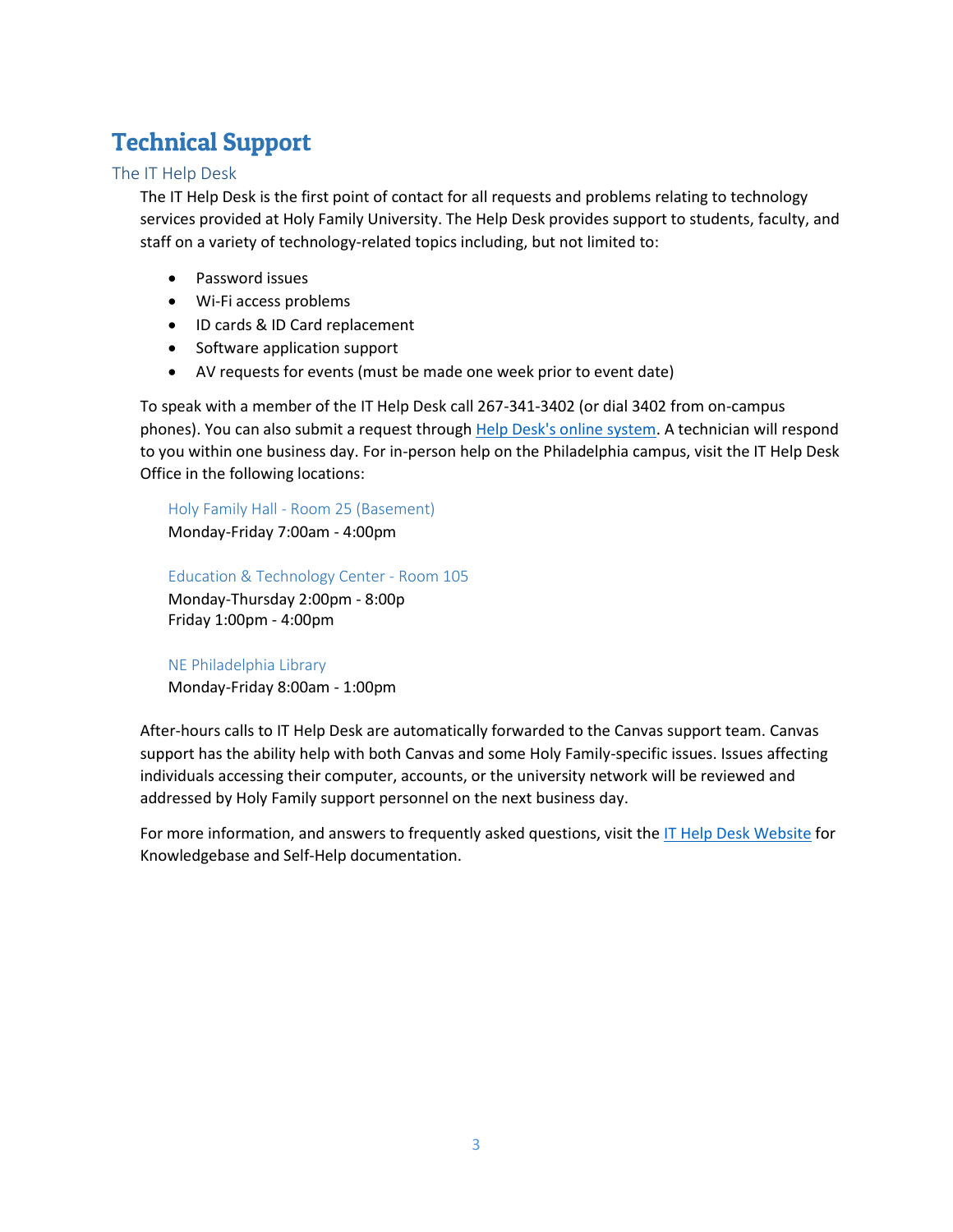## <span id="page-4-0"></span>IT Help Desk Equipment and Services

The following equipment and services are available from the IT Help Desk upon request. Please contact Help Desk at least one week in advance for hardware and equipment requests.

| Audio                   | Video                         | Requests                       |
|-------------------------|-------------------------------|--------------------------------|
| Microphone              | Video Camera                  | <b>ID Cards</b>                |
| Speakers                | Projector                     | Password Resets                |
| Sound System            | <b>Projection Screen</b>      | Software Downloading           |
| <b>Audio Recording</b>  | Large Monitor Display         | Hardware Upgrades              |
| <b>Conference Phone</b> | Video Editing (Final Cut Pro) | <b>Printing Assistance</b>     |
|                         | <b>Video Streaming</b>        | Hardware/Software Consultation |
|                         | Video Recording               | Loaner Laptop & LCD Projector  |
|                         | Video Chat (Skype)            |                                |
|                         | Document Camera               |                                |
|                         | <b>Presentation Remote</b>    |                                |
|                         | Adobe Connect                 |                                |
|                         | <b>Media Conversion</b>       |                                |
|                         |                               |                                |

## <span id="page-4-1"></span>Canvas Support Hotline

Canvas support live chat and the Canvas Support Hotline are available twenty-four hours a day to assist you with all of your Canvas needs. These options can be accessed through the Help menu in Canvas. Or you can call the Canvas Support Hotline at 844-243-8404.

## <span id="page-4-3"></span><span id="page-4-2"></span>**Accounts Setup**

## Email address

As a new employee, Holy Family will assign you an email address and a temporary password. You can log in to your email account at [www.gmail.com.](http://www.gmail.com/) You will be prompted to change your password after logging in for the first time. Your email address will follow this format: username@holyfamily.edu.

## <span id="page-4-4"></span>User Name & Password

Your user name and password will allow you to log in to your desktop computer and several other campus systems.

Depending on the system you are trying to access, your user name may be your full Holy Family email address (e.g., jdoe1000@holyfamily.edu), or just the first half of your email address (e.g., jdoe1000). Your password will be your Holy family ID number (found on your ID card) with an added 0 in front.

Please refer to the following lists to determine which user name to use when logging in to Holy Family software systems.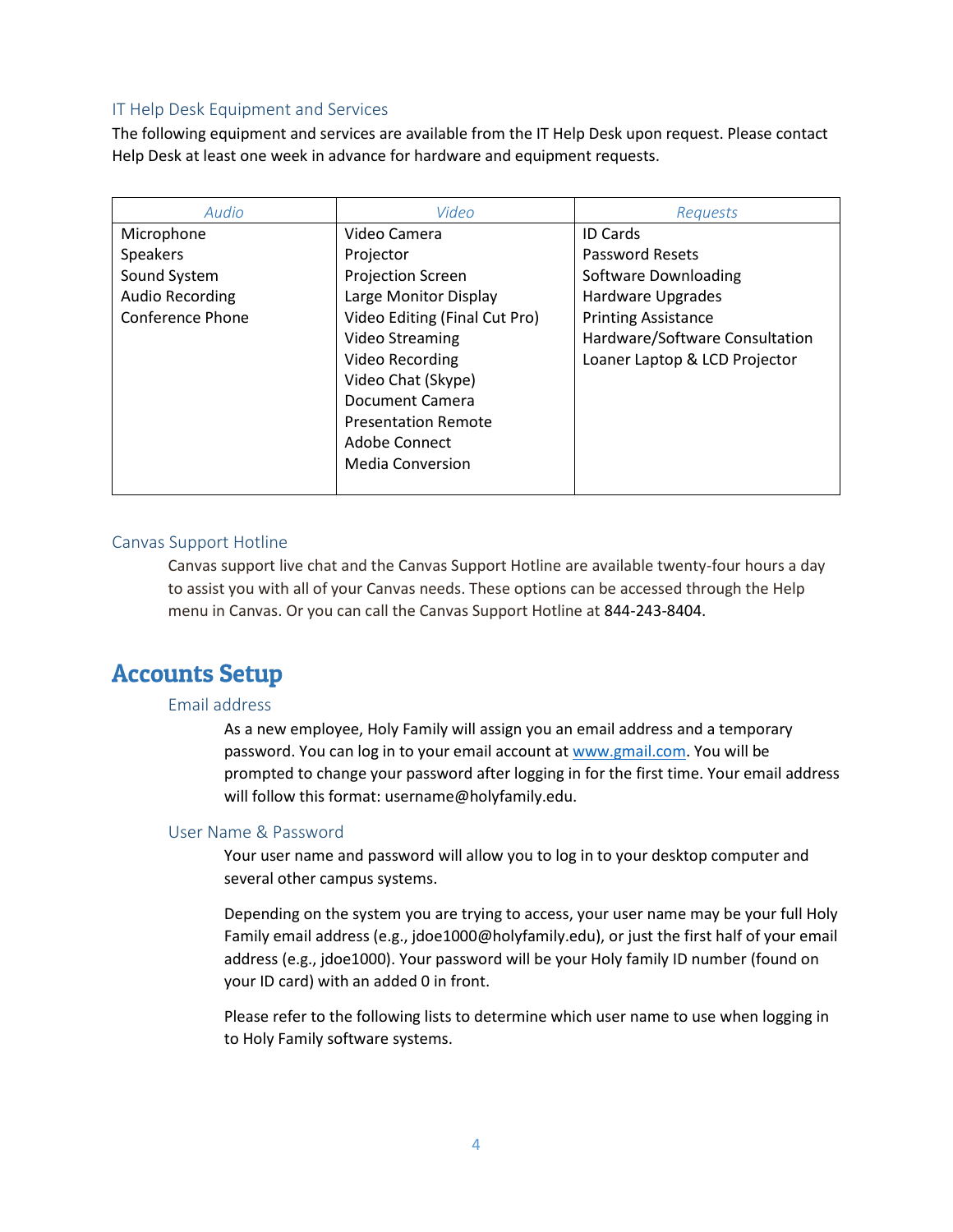| <b>Systems that Require User Name</b><br>Only | <b>Systems that Require Your Full Email</b><br>Address |
|-----------------------------------------------|--------------------------------------------------------|
| HFU Provided Desktop/Laptop                   | Canvas                                                 |
| SelfService                                   | Office 365                                             |
| Tiger Wi-Fi                                   | Gmail                                                  |
| PC Login                                      | Visa Intellink*                                        |
| ADP*                                          |                                                        |
| myADP*                                        |                                                        |
| AdAstra*                                      |                                                        |
| RaisersEdge                                   |                                                        |
| <b>CRM Advise</b>                             |                                                        |
| Colleague                                     |                                                        |

\*Note: These systems use their own authentication method and do not automatically update if you change your HFU password

If you're not sure what your user name is, you can find it online by clicking [What's](https://advisor2.holyfamily.edu/WebAdvisor/WebAdvisor?TYPE=M&PID=CORE-WBACCT&CONSTITUENCY=WBDF&TOKENIDX=5396673533) my [User ID?](https://advisor2.holyfamily.edu/WebAdvisor/WebAdvisor?TYPE=M&PID=CORE-WBACCT&CONSTITUENCY=WBDF&TOKENIDX=5396673533) in WebAdvisor.

## <span id="page-5-0"></span>ID Card (Tiger Tag)

The university provides staff, faculty, and students with an ID card that identifies the cardholder by picture, name and function. In addition to identification, ID cards are necessary for building access, the use of the library, LRC, and sports facilities, and printing from shared printer/copiers.

ID cards may be obtained in Room 105 of the Education and Technology Center building, Northeast Campus; the Library, Northeast Campus; and at the reception desk of the Newtown location.

Report lost or stolen ID cards to the IT Help Desk at 267-341-3402 (or simply dial 3402 from on-campus phones).

## <span id="page-5-1"></span>TigerWiFi

The University's enterprise wireless network is named "tigerWiFi". To configure the network on your wireless device, review the following documents:

[How to Connect Your Devices to tigerWIFI](http://kb.holyfamily.edu/hfu/how-to-connect-your-devices-to-tigerwifi/)

## <span id="page-5-3"></span><span id="page-5-2"></span>**Accounts Management**

## Password Reset

The University uses Office 365 to connect many of your online accounts (Gmail, SelfService, Canvas) with a single user name and password. If you are unable to log in to Office 365, or if you've just forgotten your password, follow the steps in the guide below to reset your password.

[How to Reset Your Holy Family Password](http://kb.holyfamily.edu/hfu/password-reset/)

You will need to manually update the password for email clients on your mobile devices.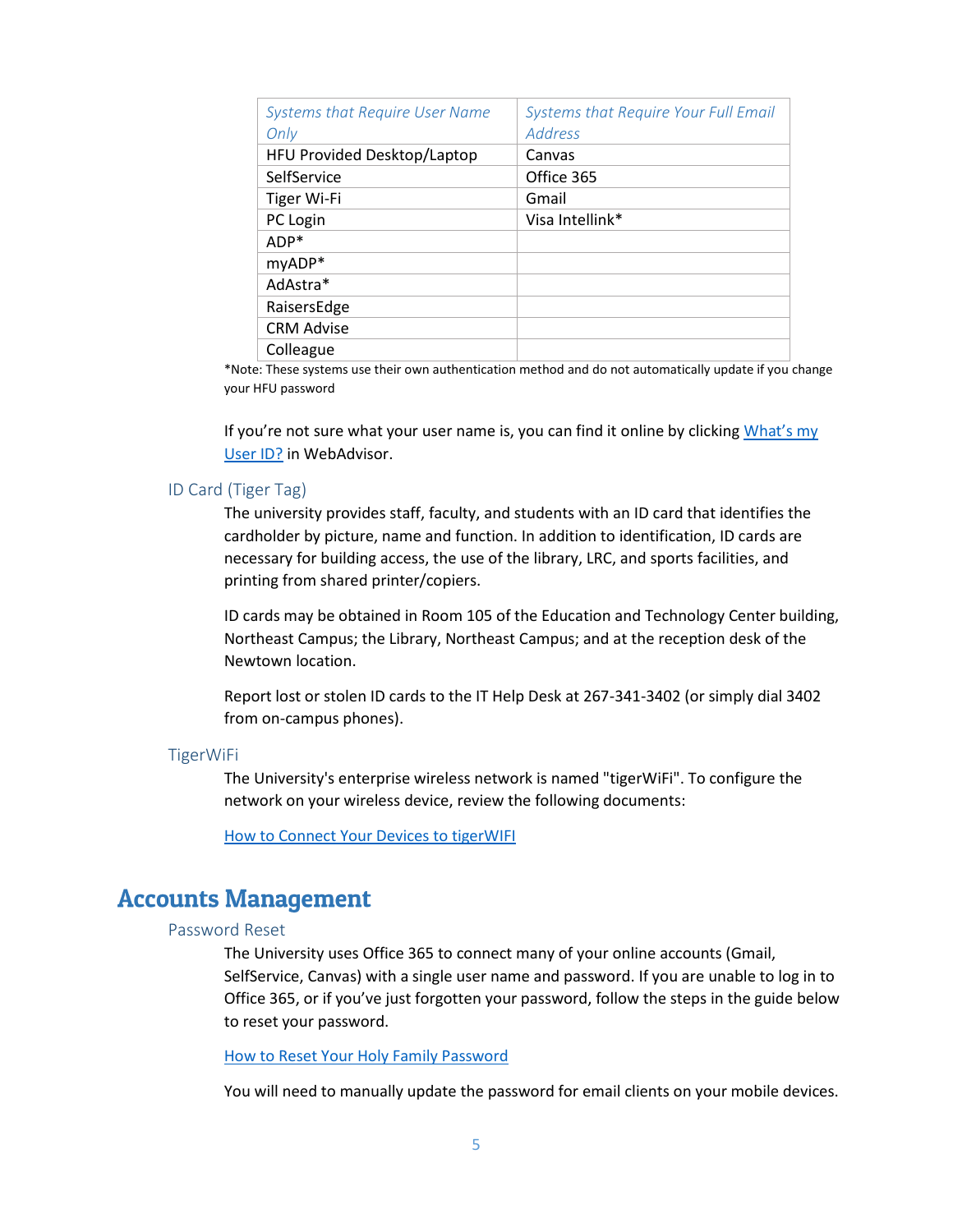## <span id="page-6-0"></span>Colleague

Holy Family uses the administrative software suite Colleague, which can be accessed from th[e Colleague login page](https://phlguic01.holyfamily.edu:8092/ui/home/index.html) (Link only works on campus)

### <span id="page-6-1"></span>**SelfService**

Colleague Self Service replaced WebAdvisor. SelfService is a web-based information management tool that allows users to access employee and student records, enter grades, check financial aid status, request transcripts, check your department budget, change your banking information, and access other university functions and databases.

[Self Service Login](https://selfservice.holyfamily.edu/Student/Account/Login)

## <span id="page-6-3"></span><span id="page-6-2"></span>**Hardware**

## Desktop setup

Full time employees who require a computer will have a PC available at their workstation on their first day of employment. IT makes every effort to ensure that your PC is pre-installed with the software required for your position. If you have additional software needs, contact the IT Help Desk.

You can log in to your desktop using your Holy Family user name and the password included in the package provided by Human Resources on your first day.

## <span id="page-6-4"></span>Phones

Full time employees will have a phone available at their workstation on their first day of employment. Your phone number and a temporary voicemail password will be emailed to your Holy Family email account.

Your 400 Series IP phone features call history, phone directory, and visual voicemail. To learn more about these features (and more), review th[e Mitel 400 IP Phones](http://kb.holyfamily.edu/hfu/mitel-400-ip-phones/) article in the Holy Family IT knowledge base.

## *Quick Reference Guides*

- [Mitel 400 IP phone quick reference guide](http://kb.holyfamily.edu/wp-content/uploads/2019/04/mitel-QRC_IP480_480g-1.pdf)
- [Mitel voicemail quick reference guide](http://kb.holyfamily.edu/wp-content/uploads/2019/04/mitel-qrc_vm-1.pdf)
- [Connect Client quick reference guide](http://kb.holyfamily.edu/wp-content/uploads/2019/04/mitel-Connect-Client-Quick-Ref.pdf)

#### *Check Voicemail from an Outside Line*

To check your Holy Family voicemail from outside of your office:

## Dial 215-637-7700 and enter 8888

Follow the automated prompts to enter your extension number and password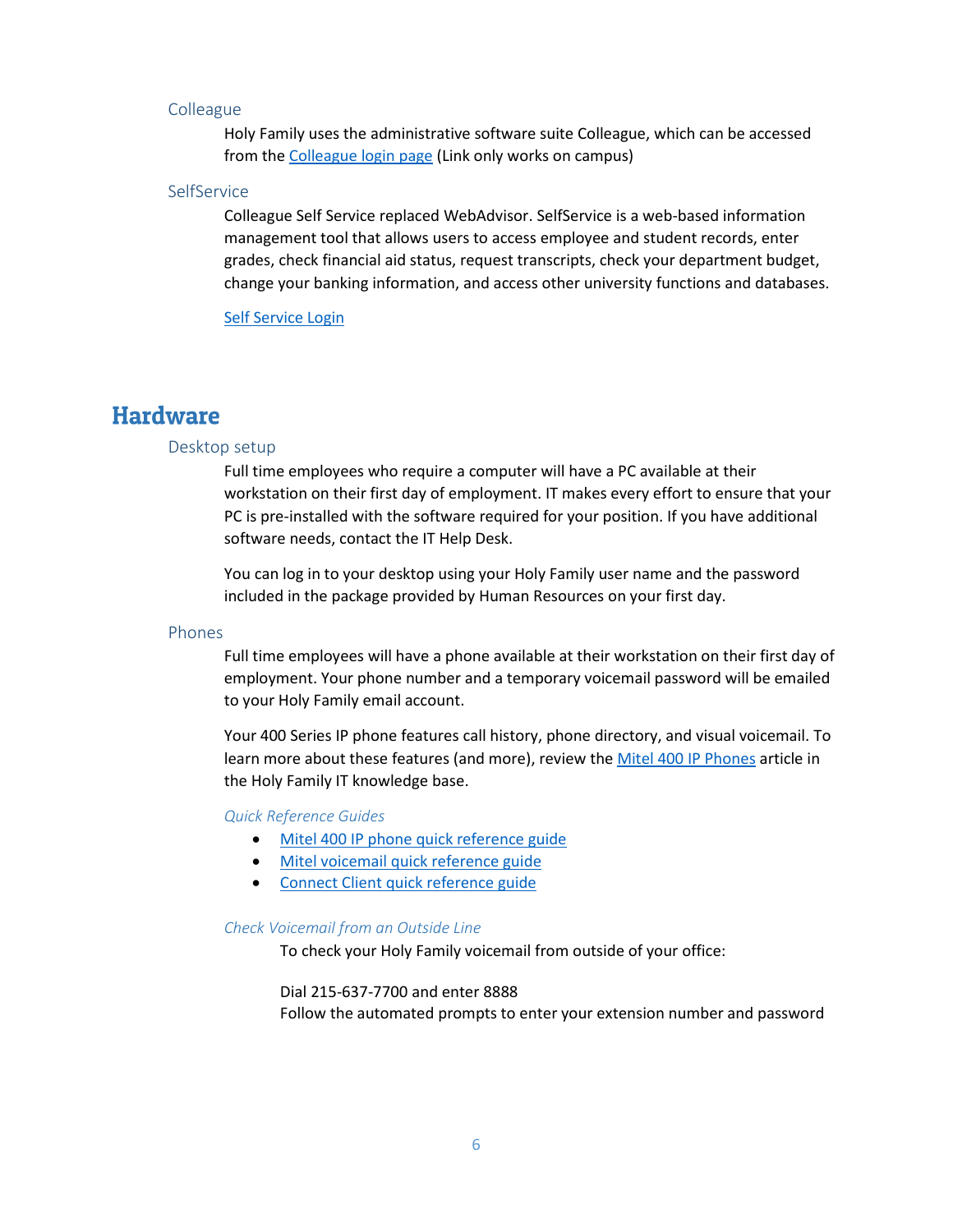## <span id="page-7-0"></span>Printer/copiers setup & operation

PaperCut is Holy Family's print management software. With PaperCut you can securely print to any shared printer/copier on campus by simply swiping your Holy Family ID Card and pressing print.

[How to Print to a Shared Copier/Printer with PaperCut](https://drive.google.com/open?id=0B82Q0_ht-yzYcV9NU0gwb1pWN3M)

[Wireless Printing with the PrinterOn App](http://kb.holyfamily.edu/hfu/wireless-printing-with-papercut/)

[How to Copy on a Shared Copier-Printer](https://drive.google.com/open?id=0B82Q0_ht-yzYWElzV3hrcjE3cWs)

[How to Scan on a Shared Copier-Printer](https://drive.google.com/open?id=0B82Q0_ht-yzYSnhiLVdZVkN2b2M)

Shared printers are primarily for printing 8 ½ X 11, but will accommodate other paper sizes via the Bypass Tray and other trays.



For detailed information on the sizes and types of paper that can be loaded into each tray of the machine, read [Applicable Paper Types](http://siica.sharpusa.com/portals/0/downloads/Manuals/MX-M365N-M465N-M565N/contents/01-026.htm) in the Sharp MX-M365 User's Manual.

Printer/copier paper and envelopes are provided by Facilities. To request paper supplies, log in to the university's [work order system](https://holyfamilyuniversity.sdpondemand.manageengine.com/app/maintenancedesk/HomePage.do) with your user name and password, select the New Request and complete the required fields.

All Holy Family employees and students are encouraged to print double-sided.

NOTE: For large specialty print jobs, send a request to [duplicating@holyfamily.edu](mailto:duplicating@holyfamily.edu)

## <span id="page-7-1"></span>**Software Training**

The IT Department and the Center for Academic Enhancement (CAE) offer a variety of instructor led workshops, online training resources, and one-on-one tutoring for administrative and academic software used university wide.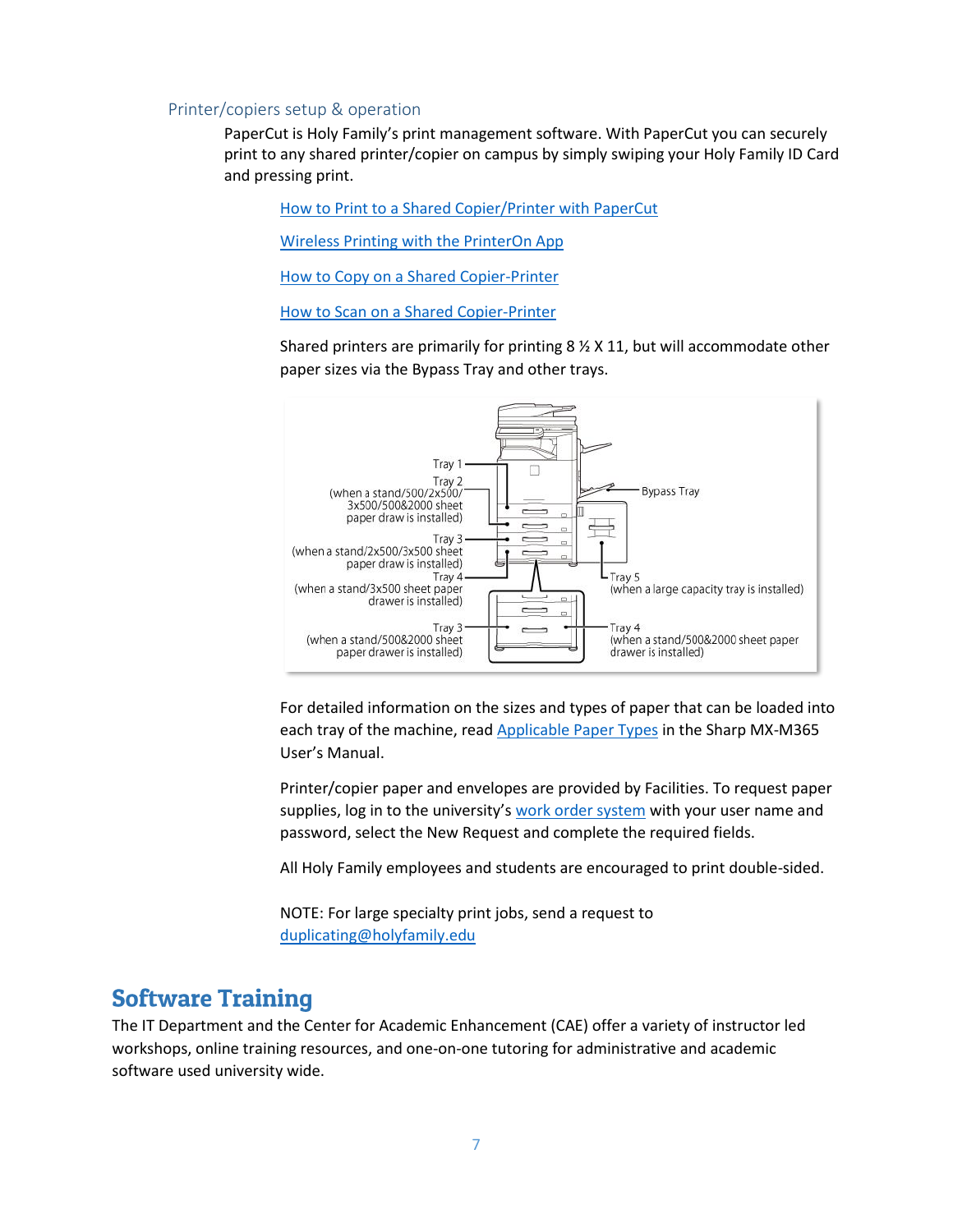## <span id="page-8-0"></span>Center for Academic Enhancement (CAE)

The CAE offers "Technology in the Workplace" Tutoring for Faculty & Staff. Tutoring sessions are one-on-one and scheduled for 30 minutes each, but can be set for an hour if needed. Tutoring will be done in the CAE, on the 2nd floor of the Library.

To make an appointment, email [cae@holyfamily.edu](mailto:cae@holyfamily.edu) or call 267-341-3326.

## <span id="page-8-1"></span>Canvas

Canvas is HFU's cloud-based learning management system.

The IT department provides one-on-on[e Canvas training for Faculty and Staff](https://www.holyfamily.edu/faculty-and-staff-training-sessions) through the Center for Academic Enhancement.

[Orientation to Canvas and Online Instruction](https://holyfamily.instructure.com/courses/50) is a self-paced, online course designed to familiarize you with the tools and concepts you need to know to successfully build and teach a course in Canvas.

## <span id="page-8-2"></span>Email

HFU provides access to your email though Gmail, a web-based email service. Gmail provides unlimited mailbox storage, chat integration, and enhanced mail search.

#### [Get Started with Gmail](https://gsuite.google.com/learning-center/products/gmail/get-started/)

If you prefer to access your Holy Family email through Microsoft Outlook, the IT Help Desk can configure the mail client to work with your Gmail account. Contact the Help Desk for more information.

## <span id="page-8-3"></span>G Suite

G Suite is the new name for Google Apps, a suite of productivity software including Gmail, Google Calendar, Google Drive, and more. Holy Family makes G Suite available for faculty, staff, and students.

#### [G Suite Learning Center](https://gsuite.google.com/learning-center/)

#### <span id="page-8-4"></span>Google Drive

With Google Drive, you can upload and store all of your files online. You can then share these files with your team and access them from any computer, smartphone, or tablet.

## [Get Started with Drive](https://gsuite.google.com/learning-center/products/drive/get-started/)

#### <span id="page-8-5"></span>Google Calendar

Google Calendar is part of the G Suite web-based services. The calendar provides you with a quick way to schedule meeting and events, and share your schedule with others.

#### [Get Started with Google Calendar](https://gsuite.google.com/learning-center/products/calendar/get-started/)

## <span id="page-8-6"></span>MS Office 365

Holy Family has partnered with Microsoft to provide Office 365 to all current students, staff and faculty. Office 365 combines Microsoft Office applications and the cloud to create a more convenient, collaborative, consistent work and file managing outlet.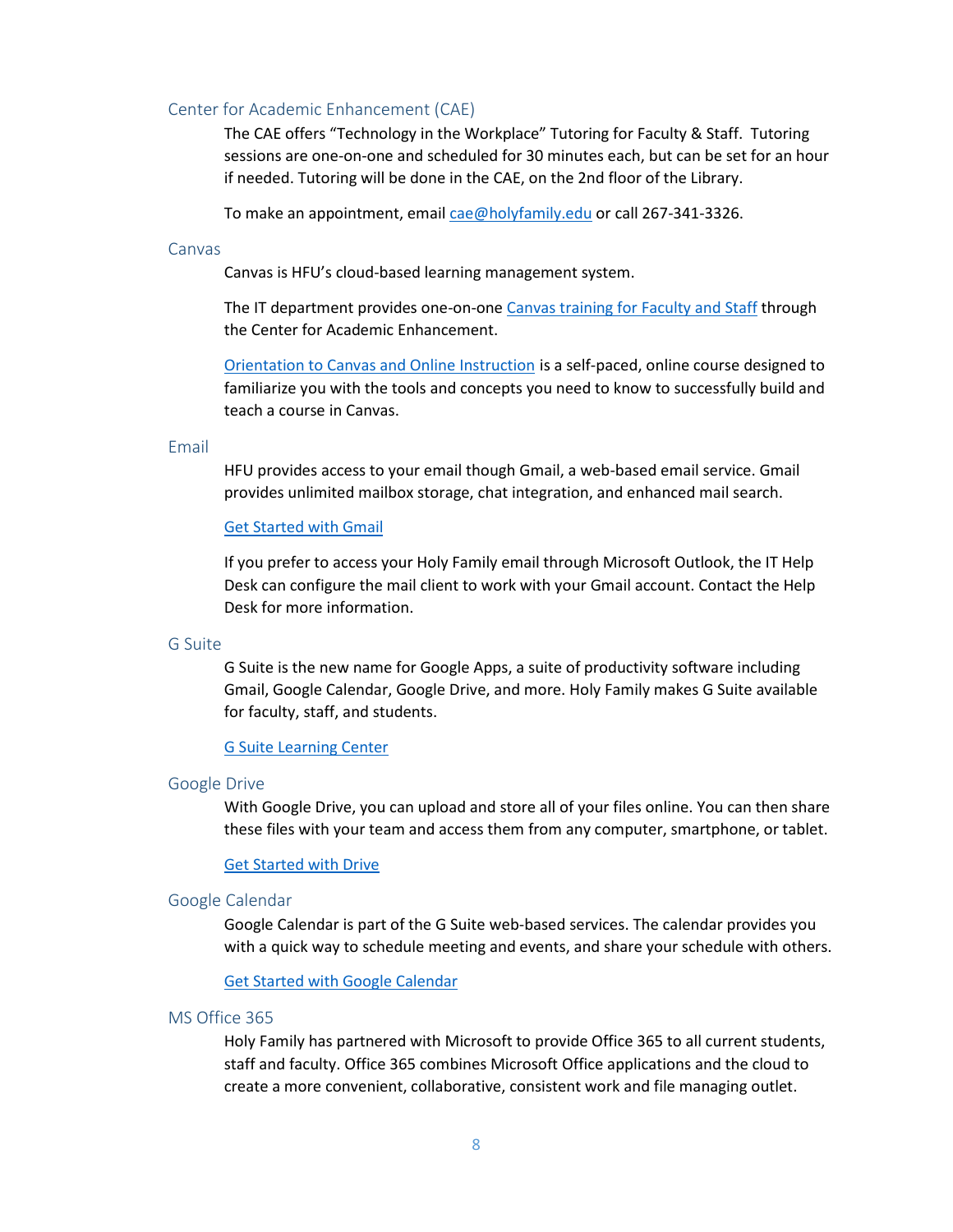Learn for about Office 365 at the [Office Training Center](https://support.office.com/en-us/article/Office-Training-Center-b8f02f81-ec85-4493-a39b-4c48e6bc4bfb)

## <span id="page-9-0"></span>Microsoft OneDrive

OneDrive is a file hosting service that allows you to sync files and later access and share them from a web browser or mobile device.

[Get Started with OneDrive](https://support.office.com/en-us/article/OneDrive-basics-fe8aab1e-3d1a-4a65-a9b6-77b79b6dbb30?ui=en-US&rs=en-US&ad=US)

## <span id="page-9-1"></span>**Classroom**

Holy Family makes a number of multi-purpose computer labs (and printing) available to faculty, staff and students during the university's regular operating hours. Entire rooms can be reserved by completing an [Internal Event Request Form.](https://www.holyfamily.edu/about-holy-family-u/our-campuses-in-philadelphia/facility-rental-internal)

## <span id="page-9-2"></span>Extron

IT has installed Wall-mounted Extron control panels in some computer labs, allowing faculty to switch between projecting a PC desktop, DVD, or VHS.

[How to Operate the Extron Control Panel](https://drive.google.com/open?id=0B82Q0_ht-yzYeUFuQzdhczh2dUE)

<span id="page-9-3"></span>AMX

The AMX Control system is an on-screen control system that allows faculty to raise/lower the projections screen, adjust volume, and switch between multimedia inputs (PC, DVD, VHS, TV, Document Camera). AMX requires Internet Explorer.

[How to Use the AMX Control System](https://drive.google.com/open?id=0B82Q0_ht-yzYZXpYTU5mRHhocnM)

## <span id="page-9-4"></span>Custom Software

The IT Department may be able to accommodate special software requests for IT maintained computer labs. All requests for software should be submitted to IT no later than 30 days before the date during which the software is to be used. Contact the IT Help Desk for more information.

## <span id="page-9-5"></span>**Helpful Links**

The link locations for the following applications are listed for convenience only, and do not necessarily represent a collection of software or services supported by the Holy Family IT department.

| Holy Family University Homepage    | holyfamily.edu                                                |
|------------------------------------|---------------------------------------------------------------|
| Canvas                             | holyfamily.instructure.com                                    |
| My ADP                             | myadp.com                                                     |
| ADP Workforce                      | workforcenow.adp.com                                          |
| Colleague                          | https://phlguic01.holyfamily.edu:8092/ui/home/index.html      |
| AdAstra                            | phladastra02.holyfamily.net/AstraProd/Portal/GuestPortal.aspx |
| IT Help Desk                       | holyfamily.edu/current-students/student-resources/help-desk   |
| Google Mail                        | mail.google.com                                               |
| MS Office 365 (Including OneDrive) | login.microsoftonline.com                                     |
| SelfService                        | https://selfservice.holyfamily.edu/Student/Account/Login      |
| Center for Academic Enhancement    | https://www.holyfamily.edu/current-students/student-          |
|                                    | resources/center-for-academic-enhancement                     |